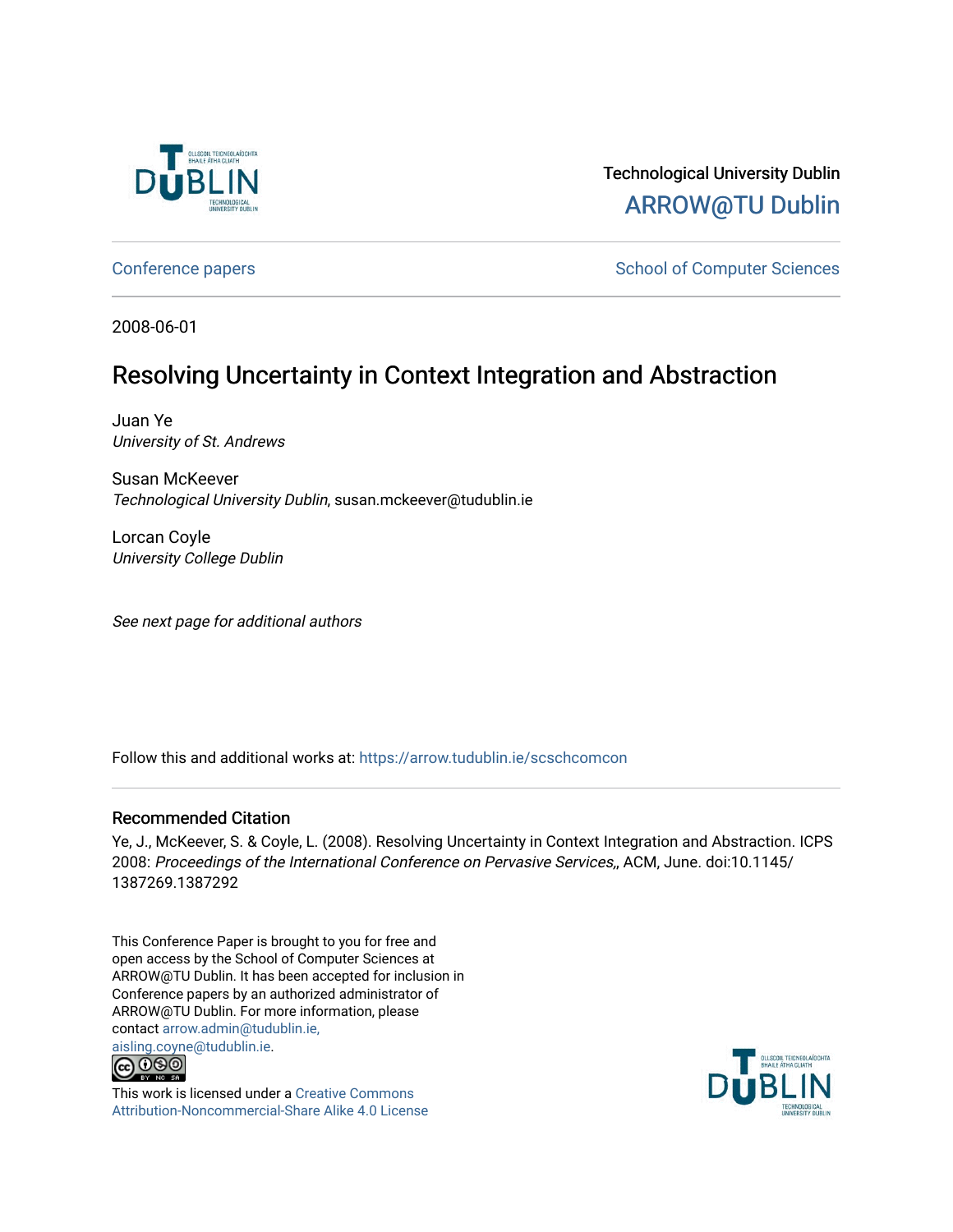## Authors

Juan Ye, Susan McKeever, Lorcan Coyle, Steve Neely, and Simon Dobson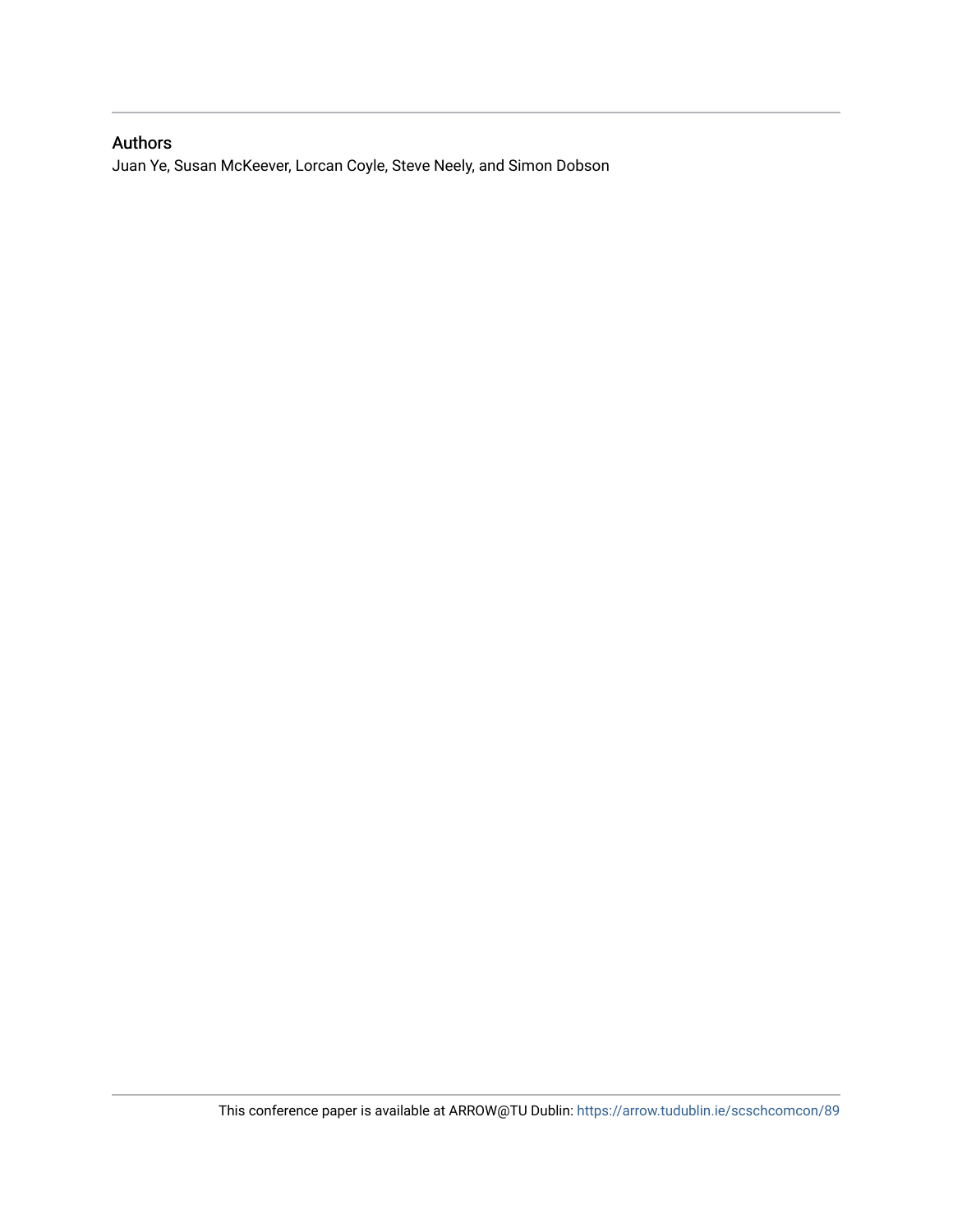# **Resolving Uncertainty in Context Integration and Abstraction**<sup>∗</sup>

[Context Integration and Abstraction]

Juan Ye, Susan McKeever, Lorcan Coyle, Steve Neely and Simon Dobson System Research Group, UCD Dublin, Ireland juan.ye@ucd.ie, susan.mckeever@ucd.ie, lorcan.coyle@ucd.ie, steve.neely@ucd.ie, simon.dobson@ucd.ie

## **ABSTRACT**

Pervasive computing is typically highly sensor-driven, but sensors provide only *evidence of fact* rather than facts themselves. The uncertainty of sensor data will affect each component in a pervasive computing system, which may decrease the quality of its provided services. We provide a general model to represent semantics of uncertainty in different levels (e.g., sensor, lower-level context and higherlevel context). Within our model, fine-grained approaches are applied to evaluate and propagate uncertainties. They will help to resolve the uncertainty in each process of context management so that the effect of uncertainty on system services will be minimised.

## **Categories and Subject Descriptors**

D2.2 [**SOFTWARE ENGINEERING**]: Design Tools and Techniques; I2.4 [**ARTIFICIAL INTELLIGENCE**]: Knowledge Representation Formalisms and Methods

#### **General Terms**

Management

### **Keywords**

Context-aware computing, Context integration, Context abstraction, Uncertainty, Bayes' Theorem

## **1. INTRODUCTION**

Pervasive computing aims to provide services that respond directly to their user and environment with minimal intrusiveness and inherent pro-activity. This is achieved by assuming a number of invisible sensing and computational devices in an environment, which collect information about users and the environment. With the help of these devices, a pervasive computing system can deliver customised services to users in a contextual manner. Data in pervasive computing environments may be generated by untrustworthy or inaccurate sources and so should be taken "with a grain of salt". Because components of a pervasive computing environment deal with the real world, they come with certain caveats: sensors in the field are inherently inaccurate, since they could break down; or they could report inaccurately because they come up against a phenomenon for which they have not been designed [26]. Uncertainty may have an influential effect on the quality of services that a pervasive computing system provides. Inaccurate sensor data may result in misunderstanding of a user's or an environmental state, which leads to incorrect behaviour. Therefore, the issue of resolving uncertainty must be taken into account when dealing with pervasive computing systems.

Context-awareness is an enabling technology for pervasive computing. A context-aware computing system exhibits appropriate and customised behaviours that adapt to the change of users' context. Context can be any information that is used to characterise the situation of service consumers, which includes information about consumers, their environment, or their tasks [8]. Context is acquired from various kinds of sensors that are distributed in a pervasive computing environment. It can be sensed from physical devices, profiled from users, or derived from application- or meta-information existing in systems [29]. The uncertainty in sensor data will be transferred to context uncertainty and propagated through all the processes of context management. The question is how to model the semantics of context uncertainty and how to resolve (or minimise) uncertainty by distilling the most accurate context from a large number of trivial and noisy contexts.

Our work aims to propose a fundamental model of context uncertainty that represents semantics of context uncertainty and exhibits fine-grained approaches to evaluate and resolve uncertainty when processing and using context. To accomplish this, we analyse the essential characteristics of context types and constituents of context values, based on which

<sup>∗</sup>This work is partially supported by Science Foundation Ireland under grant numbers 05/RFP/CMS0062 "Towards a semantics of pervasive computing",  $04/RPI/1544$  "Secure and predictable pervasive computing", and Enterprise Ireland under grant number CFTD 2005 INF 217a, "Platform for User-Centred Design and Evaluation of Context-Aware Services".

Permission to make digital or hard copies of all or part of this work for personal or classroom use is granted without fee provided that copies are not made or distributed for profit or commercial advantage and that copies bear this notice and the full citation on the first page. To copy otherwise, to republish, to post on servers or to redistribute to lists, requires prior specific permission and/or a fee.

*ICPS'08,* July 6–10, 2008, Sorrento, Italy.

Copyright 2008 ACM 978-1-60558-135-4/08/07 ...\$5.00.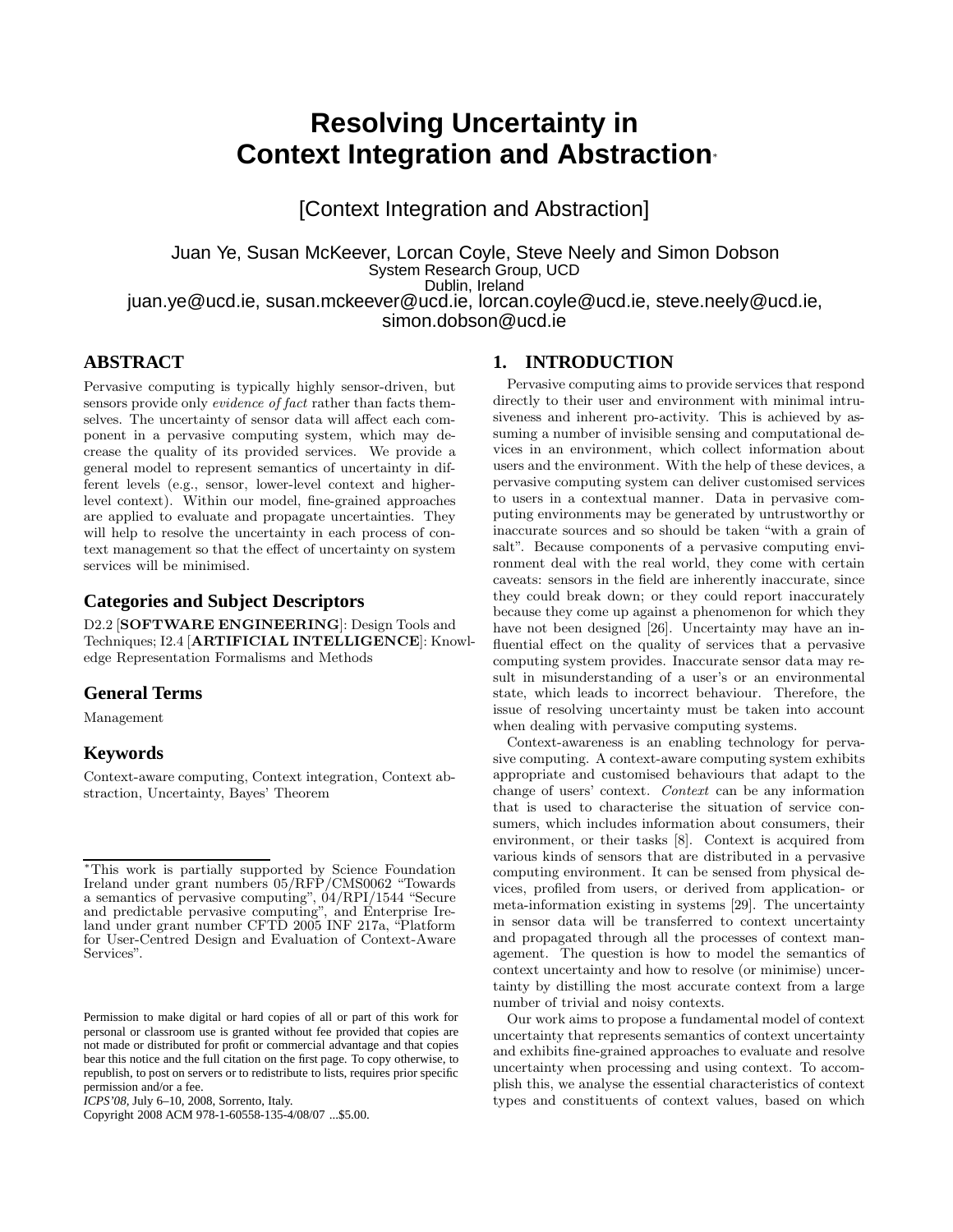different types of context uncertainty will be discussed: *out*of-date, incomplete, imprecise, and inaccurate [13]. We will discuss how context uncertainty is acquired from sensor uncertainty and explore the uncertainty propagation issue in two processes of context management: context integration and context abstraction. Context integration is about extracting the most accurate context from a number of noisy and conflicting contexts. Context abstraction is about deriving a higher-level application-interesting contexts (for example, a user state being in a "meeting" or "working") from a number of lower-level contexts (such as a user's location or a temperature in a room).

The remainder of this paper is organised as follows. Section 2 investigates various sensor uncertainties in different types of sensors. Section 3 provides a general definition of context from the perspective of representing a context in a real system. Within this definition, we explore different types of uncertainty. Section 4 and Section 5 discuss finegrained approaches in resolving the uncertainty during context management. Section 6 demonstrates the feasibility of our model and provides a preliminary evaluation result. Section 7 compares our work with the recent research works in dealing with context uncertainty. Finally, in Section 8 we summarise our work and outline the future direction of this research.

#### **2. SENSORS**

Pervasive computing systems operate in large, open and ever-changing environments, where a huge number of sensors of different types are involved. These sensors can be categorised into types according to the type of information they provide: environmental sensors are those which generate information from the real world, for example noise level, temperature, humidity, etc.; positioning sensors that locate or track the movement of objects; device sensors that report the state of hardware and equipment, e.g., whether a printer is busy, idle, or off; virtual sensors that extract information from other software or applications (for example, a virtual sensor could be used to mine schedule information from an online calendar).

A typical approach to representing the characteristics and possible imperfections of sensed data is to describe sensor fidelity as meta-information in a quality matrix. We assume that there should exist different types of quality matrix for each category of sensor and individual sensors. Further, different types of sensors should have different quality parameters that can be applied to the data they output.

We propose a general quality matrix that can be used to describe any type of sensor. The metadata consists of frequency, with a list of accuracy and precision pairs. Frequency is defined as the sample rate – how often the sensor data is updated. The resolution and frequency are determined by the technical specification of sensors given by the manufacturer. Precision defines the range and accuracy is the percentage of how often the accuracy is achieved [10]. Different ranges of precision result in different accuracies. For example with our in-house location system Ubisense, to achieve 70% accuracy, the precision on x- and y-axis are 3.30 and 2.22 meters. Accuracy and precision can be acquired through different approaches for example training from experimental set up or calculated from component diagnostics.

The quality matrix of a given sensor should be referenced by all sensed data when it is produced. The general quality matrix as we describe is not definitive – it should be extended with more quality parameters for a particular type of sensor.

These sensors are the inputs that drive the production and derivation of context. This implies that the imperfections of sensed data are one of the causes of context uncertainty. There are at least three factors that are responsible for imperfect sensor data:

- technical limitation of sensors: each sensor is produced with inherent errors. This is due to the manufacturing process and hardware limitations. When sensors are installed, they may suffer from breakdown, disconnection from network, or signal delay;
- *environment noise*: the accuracy of some sensors may be subject to radio interference, temperature, humidity, sound noise or reflective materials which signals bounce off;
- and *users*: the configuration of sensors by users may affect the accuracy of sensors. In addition, especially for physical devices (like tag-based positioning sensors), the reliability of their data will be decreased if users do not correctly use them.

Technical limitations of sensors are reasonably fixed. They can be provided by the manufacturer or empirically calculated after installation. We can combine these values with environmental noise which is intermittently gathered through sampling and machine learning algorithms. In contrast, the influence of users on the process of gathering accurately sensed data is far more unpredictable.

When users are taken into account, the confidence of the sensor data can be computed by a function that takes the precision and the impact factor of the use. For example, in Middlewhere [20], the confidence on data from a tag-based location sensor is the product of its accuracy and the probability that a user wears a tag.

## **3. CONTEXT AND UNCERTAINTY**

#### **3.1 Context**

Context can be categorised into different data types according to their particular properties. Each context type indicates a set of context values that represent reality entities or one property (that is, aspect) of reality entities. For example, the Location context type contains a set of location data that represent the location property of entities, such as a coordinate or a place with a human-friendly name [27]; the Person context type that contains a set of person entities, or social communities; and the *Environment* context type that contains a set of physical properties about an environment entity like temperature, humidity, or noise level.

A context type has a set of ground values, labelled as  $V_q$ , that are the irreducible (the smallest perceivable grained) elements. The tangible context value of a context type is defined as a set of its ground values through a mapping relationship:  $m: V \to 2^{\bar{V}_g}$ . For example in the *Location* context type, the ground values are a set of single coordinate points, like [12.22,5.26,0.09], and a tangible context value "Lecture Room 01" maps to a set of coordinates that are in this room. In the Temperature context type, the ground values are a set of individual degrees in a certain unit (e.g.,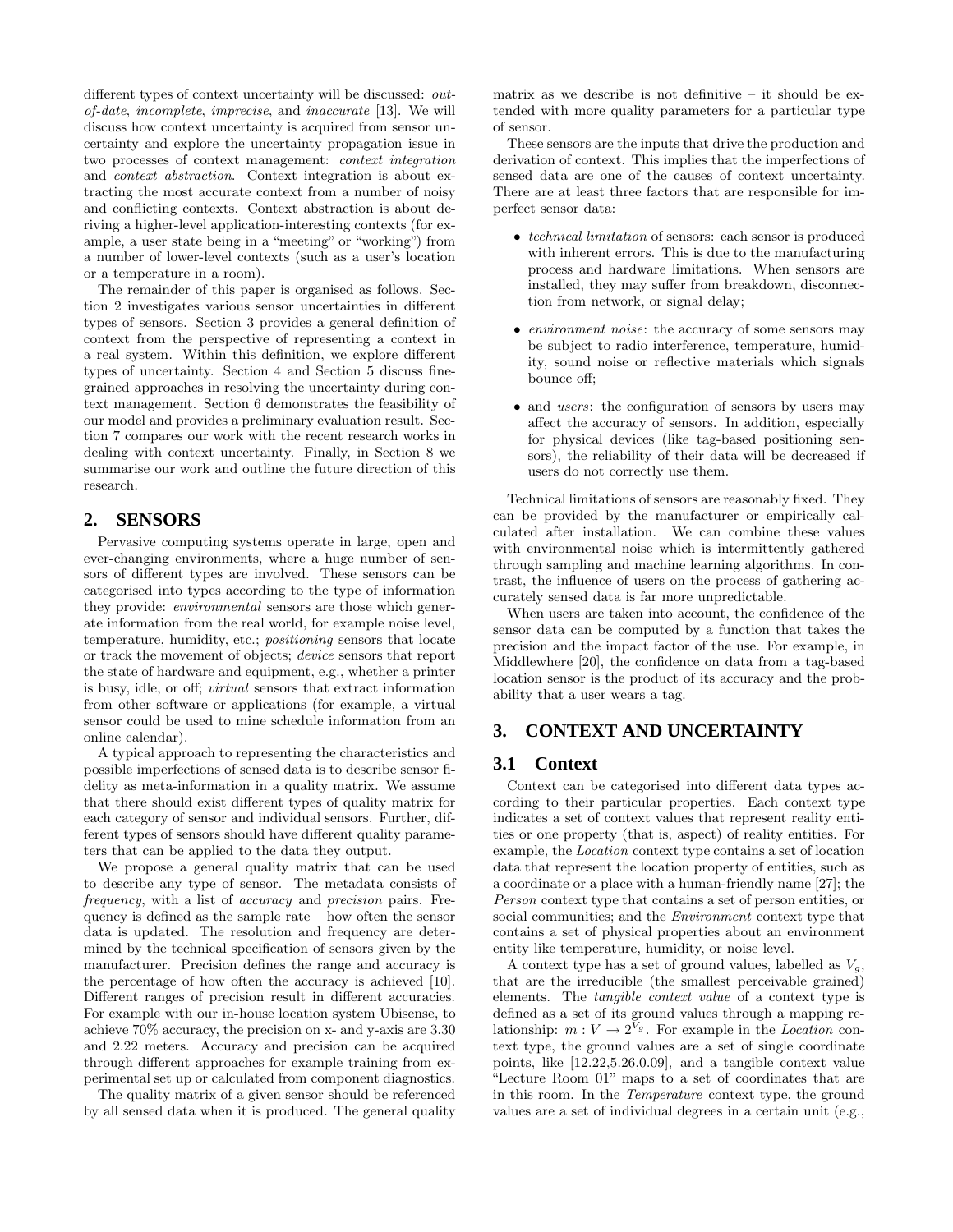Celsius or Fahrenheit scale), like 23◦C, and a tangible context value "warm" maps to a certain range of degrees that are considered as "warm".

In our model only tangible values can be managed or used, while ground values are acted as a meta-data for a context type that cannot be accessed. (All the context values mentioned in this paper are tangible values.) Tangible values vary in different granularities (or abstraction levels). The precondition of comparing the granularities of two values is their comparability. Two tangible values  $v_i$  and  $v_j$  are not comparable, if  $m(v_i) \cap m(v_j) = \emptyset$ . A more general partial order of granularity is out of the scope of this paper, for example "CSI building in UCD" is finer-grained than the city "Cork", but they are not comparable in our model.

#### **Definition 1.** In a context type, a tangible value v*<sup>i</sup>* is called finer-grained than  $v_j$ , labelled as  $v_i \sqsubseteq v_j$  iff  $m(v_i) \subseteq m(v_j)$ .

For example, in the Location context type, a place named "Lecture Room 01" is finer-grained than a place named "CSI building", since the coordinate set of "CSI building" is a super set of that of "Lecture Room 01" as shown in Figure 1 (a). As another example, consider the Temperature context type, a human-friendly word "cold" is coarser-grained than another word "freezing" since the temperatures mapping to "cold" contain those mapping to "freezing" as shown in Figure 1 (b).



**Figure 1: An example of granularities in Context Types**

A number of authors [5, 23] have advocated RDF (Resource Description Framework) as a straightforward and wellfounded means for modeling context. A piece of context information is modeled in a triple  $(s, p, o)$  that indicates that a subject  $s$  is associated with an object  $o$  in a relationship p. Both subject and object are tangible values of certain context types, which are a set of the ground values in corresponding context types. For example, ({erica}, hasLocation, Lecture Room 01) indicates that a person named "erica" is located in a place named "Lecture Room 01".

There can exist multiple context predicates between values of two context types, each of which represents one semantics by linking two context values with a certain relationship. In addition, a predicate can be defined on two values in a single context type. For example, an adjacency relation adjacent can be defined on Location context, indicating that one symbolic place is spatially adjacent to another place.

Two features will be explored on a RDF triple: when and how confident two context values are valid in this predicate.

Chaari et al. [3] provide a generic representation of context which includes a temporal characteristic and quality measure. We will use the same definition on context, which is formalised as follows.

**Definition 2.** Context is represented as a tuple:  $c = ((s, p, o),$ t, conf)

- $\bullet$   $(s, p, o)$  is a RDF triple, whose subject and object are tangible values of two context types;
- t is a life span of a triple, which can be a time instant or a time interval with a starting time t*<sup>s</sup>* and an ending time t*e*;
- and conf  $(\in [0, 1])$  is a context confidence degree to which the subject and object are valid in this predicate.

For example, a context is modeled as (({erica}, hasLocation, {[12.22,5.26,0.09]}), "2007-10-26 09:36:02", 0.7), indicating that a person named "erica" was located at a coordinate point [12.22,5.26,0.09] at a time instant "2007- 10-26 09:36:02" with a confidence 0.7.

For the life span of a context, its starting time is the time when this context is acquired and its ending time is the time to which this context is valid. The gap can be defined according to the sample rate of a sensor or profiled by the system developer.

The semantics of the context confidence is a system's belief in the truth of a context. When it comes to how to obtain the context confidence, we need to consider how a context is acquired. Henricksen  $et \ al \ [13]$  have summarised three approaches to acquire context from sensors: sensing from physical sensors (including the environmental, positioning, and device sensors discussed in Section 2), profiling from users or from application that track user inputs (e.g., virtual sensors), and inferring from other sensor data. Sensed context suffers from the imperfection of sensor data, whose confidence is the reliability degree on sensor data; profiled context suffers from the infrequent update of information, whose confidence is the reliability degree on the person for inputting information; and derived context suffers from oversimplified reasoning mechanisms, whose confidence is the belief degree on the derivation rule [13].

Data from physical sensors are transformed to be one piece of context information; for example, a positioning sensor only provides context about an entity's location. The context confidence is the sensor confidence as computed in Section 2.

Data from virtual sensors can be translated to multiple pieces of context information; for example, data from an online calendar sensor can produce the following contexts: a scheduled event and the contexts about the event including time, attendances, and location. The sensor confidence on this virtual sensor indicates the percentages of how often the scheduled event occurs. However, the confidences on each of these component contexts are different: whether this event occurs at a scheduled time in a scheduled location or all the attendees attend this event. Thus, the confidence on context from virtual sensors can be either the sensor confidence or the conditional probability on the sensor confidence (e.g., given that the scheduled event occurs, how often the event occurs in a scheduled location).

For the inferring approach, context is indirectly acquired from sensor data. For example, an activity sensor that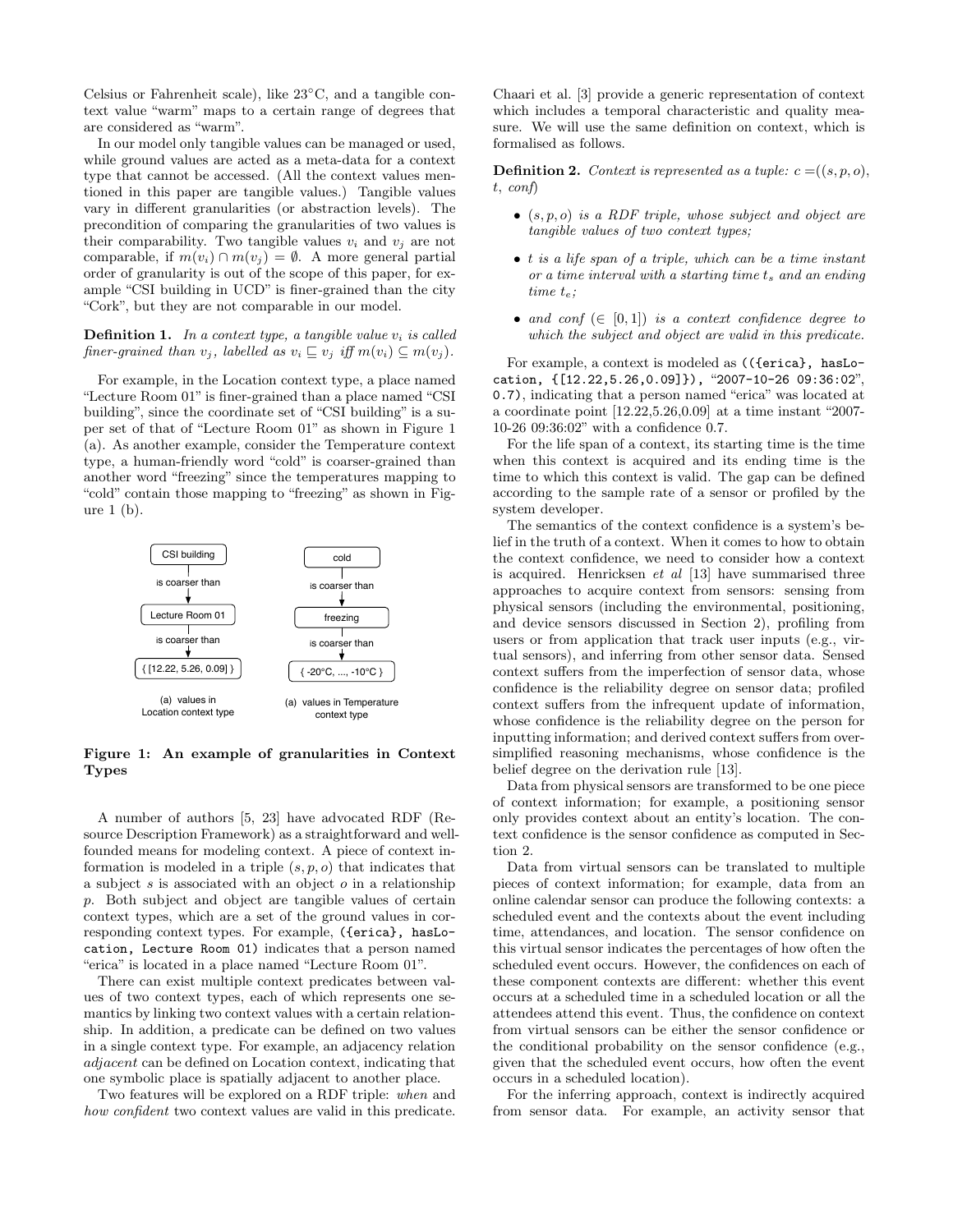monitors the use of a computer's keyboard and mouse by a logged-in user by recording the time of the the last keystroke. If this computer is a desktop, then the sensor data can be used to imply the user's location – where the computer is. For example, when the time gap between two continuous keystrokes is less than 10 seconds, then the user is very likely to be in the location. When the time gap is over 1 hour, then the user is much less likely to be there during this hour. The sensor confidence indicates that how often the last keystroke is sensed from the logged-in user. The confidence on implied user's location depends on the sensor confidence and the probabilities associated with the specified rules.

In summary, context is acquired from sensors, but different acquisition processes will result in different computations of context confidence. The above discussion presents a detailed analysis of how context confidence is related to sensor confidence.

#### **3.2 Uncertainty**

Each context is subject to uncertainty to different degrees. As demonstrated by Henricksen *et al*, the uncertainty of context can be characterised as out of date, incomplete, imprecise, or conflicting [13]. In the following, we will analyse the semantics of these different uncertainties within the above context definition.

The definition of context consists of three parts: a RDF triple, a life span, and a context confidence. The RDF triple is used to evaluate the characterised uncertainty on context values, such as incompleteness, imprecision, and conflict. A context  $c = ((s, p, o), t, conf)$  is called

- incomplete, if  $s = \emptyset$  or  $o = \emptyset$ ;
- *imprecise*, relative to a certain resolution  $r$  on  $o$  (or  $s$ ), if  $|m(o)| > |m(r)|$  (or  $|m(s)| > |m(r)|$ ); that is, the the tangible value covers a larger set of ground values than that of the required resolution;
- or conflicting with another context  $c' = ((s', p, o'), t',$  $\text{conf'}$ ), only if they reflect inconsistent states of the reality world at a certain time. The precondition of the evaluation is that these contexts share the same semantics: the same predicate. The evaluation of conflict is performed by comparing their life spans and their corresponding context values. The life spans of two contexts are comparable if  $t.t_s \leq t'.t_e \leq t.t_e$  or  $t.t_s \leq t'.t_s \leq t.t_e$ . There are three semantics of conflict. c is
	- **–** consistent with c , if context values in c are finergrained than those in c'; that is,  $s \sqsubseteq s'$  and  $o \sqsubseteq o'$ , as shown in Figure 2 (a);
	- **–** partially conflicting with c , if context values in c overlap with those in c'; that is  $m(s) \cap m(s') \neq \emptyset$ and  $\neg(s \sqsubseteq s')$  and  $\neg(s' \sqsubseteq s)$  and  $m(o) \cap m(o') \neq \emptyset$ and  $\neg(o \sqsubseteq o')$  and  $\neg(o' \sqsubseteq o)$ , as shown in Figure 2 (b);
	- **–** or completely conflicting with c , otherwise; that is,  $m(s) \cap m(s') = \emptyset$  or  $m(o) \cap m(o') = \emptyset$ , as shown in Figure 2 (c).

The life span can be used to evaluated whether a context  $((s, p, o), t, \text{conf})$  is out of date relative to a certain time  $t_c$ 



**Figure 2: Semantics of conflicting contexts, where** v*<sup>i</sup>* **and** v *<sup>i</sup>* **are tangible values in a certain context type**

and a time gap  $\tau$ . If  $t < t_c - \tau$  or  $t.t_e < t_c - \tau$ , then this context is considered out of date.

## **4. CONTEXT INTEGRATION**

In pervasive computing environments, different sensors may provide context with the same predicate. These sensor data vary in granularity of values, timeliness (how often sensors produce data), or reliability (how reliably these sensor produce correct data). This huge number of potentially conflicting and redundant contexts will make a system awkward and inefficient, especially when a system attempts to provide a responsive service. It is expected to immediately integrate sensor data into a small number of accurate contexts. In the following, we will discuss a general approach to integrate contexts under the consideration of two factors: context values and life span of each context.

Assume that there have been a number of available contexts in this system:  $c_i = (s, p, o_i), t_i, conf_i$ )  $(0 \leq i \leq n)$ , which share the same predicate  $p$ , and have different life spans and confidence values. These multiple pieces of context information exhibit different states of reality at a certain time, which share the same semantics (predicate) and the same focus (subject). Context integration is used to combine them in order to determine the most accurate state for the current reality. Hence, a context integration is expressed as a request:  $((s, p, ?), t, ?)$  to decide the object value, given the same focus  $s$ , the same predicate  $p$ , and the required time t (e.g., that can be defined by developers; or required by applications). The question is to determine the most accurate value for this context relation within the required time. The procedure will be carried out in three steps: computing the time factor, computing the value factor, and combining these two factors.

#### **4.1 Time Factor**

Our assumption is that the more recent a sensor datum (i.e. whose life span is closer to the required time), the more reliable it is. To compute the time factor, we extend the required time t to be  $[t-\tau, t]$ , where  $\tau$  is a threshold value, if t is a time instant. The selection of  $\tau$  is application- and sensorspecific. Sensor data will be considered only when their life span are within this range. For each available sensor datum, the freshness of its life span is evaluated according to the linear relation of time:

$$
freshness(t_i, t) = \max(1 - \frac{t - t_i \cdot t_s}{\tau}, 0), \tag{1}
$$

where  $t_i \cdot t_s$  is the time from which a given context is valid.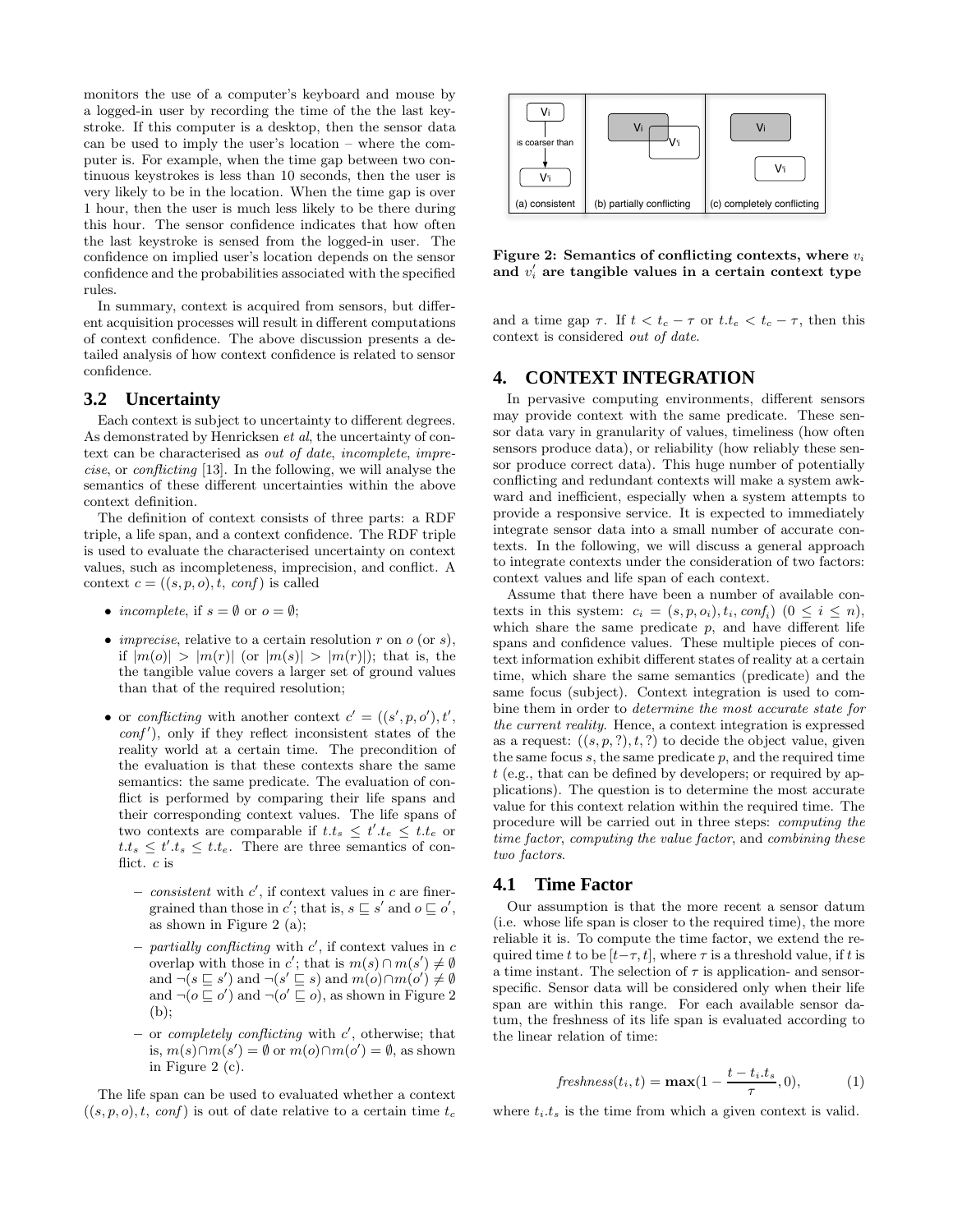

**Figure 3: Different context values interact with each other**

#### **4.2 Value Factor**

To compute the value factor, we will consider how different context values interact with each other with the relationships discussed in Section 3.2. The conditional confidence on a context value is the confidence of how a system believes this value given all the related context values. We assume that if one context value interacts with another (that is, these two values are consistent or overlapping), then their conditional confidence given all the interacted context values will be affected (increased or decreased). This updated conditional confidence is caused by the overlapped value that is supported by multiple context values. Figure 3 shows how a context value  $v_i$  interacts with another two context values  $v_k$ and  $v_j$ :  $v_i$  is coarser-grained than  $v_k$  and is overlapping with  $v_i$  on  $a_{ij}$ . The conditional confidence on  $v_i$  given  $v_j$  and  $v_k$ should be no less than the conditional confidence when  $v_i$ had not interacted with them. The conditional confidence on v*<sup>i</sup>* will be revised, considering the conditional confidence on  $a_{ij}$  given both  $v_i$  and  $v_j$ , and that on  $v_k$  given both  $v_i$ and  $v_k$ .

Bayes' Theorem will be used to compute the conditional confidences on each context value whose semantics is how probable the context value is true, given all the other available context values. The computation of conditional confidence on each given context value involves the following procedures:

- choosing the *optimal confidence*  $\text{conf}^p$  on every overlapped value (using Equation 2);
- $\bullet$  calculating the *interacted conditional confidence conf<sup>c</sup>* on each given context value using the interacted confidence on overlapped values (using Equation 3);
- and calculating the non-interacted conditional confidence conf<sup>s</sup> on each context value if it does not interact with any other value (using Equation 4).

Equation 2 will give a formula to choose the optimal confidence  $\text{conf}^p$  on a overlapped context value that is supported by several given context values. Its semantics is a system's belief in the truth of a value  $a_{ij}$ . If  $a_{ij}$  is overlapped by two context values  $v_i$  and  $v_j$ , then the belief on  $a_{ij}$  is determined by the maximal belief in the truth of either  $v_i$  or  $v_j$ :

$$
conf_{ij}^{p} = \max(conf_i, conf_j)
$$
\n(2)

The interacted conditional confidence  $conf^c$  on  $v_i$  is the conditional confidence given all the interacted values in v*<sup>i</sup>* using Equation 3.

$$
conf_i^c = Pr(v_i|a_{i1},...,a_{in})
$$
  
= 
$$
\frac{Pr(a_{i1},...,a_{in}|v_i)Pr(v_i)}{Pr(a_{i1},...,a_{in}|v_i)Pr(v_i) + Pr(a_{i1},...,a_{in}|\neg v_i)Pr(\neg v_i)}
$$
  
(3)

$$
Pr(a_{i1},...,a_{in}|v_i) = \prod_{j=1}^{n} Pr(a_{ij}|v_i) \times Pr(v_i);
$$
  
\n
$$
Pr(a_{ij}|v_i) = conf_{ij}^c \times m(a_{ij})/m(v_i)
$$
  
\n
$$
+(1 - conf_{ij}^c)(1 - m(a_{ij}/m(v_i))),
$$
  
\n
$$
Pr(a_{i1},...,a_{in}|\neg v_i) = \prod_{j=1}^{n} Pr(a_{ij}|\neg v_i) \times Pr(\neg v_i);
$$
  
\n
$$
Pr(a_{ij}|\neg v_i) = 1 - conf_{ij}^c;
$$
  
\n
$$
Pr(v_i) = m(v_i);
$$
  
\n
$$
Pr(\neg v_i) = 1 - m(v_i);
$$

where, U is the universal set of the ground value of  $C, m(v_i)$ is the function that maps  $v_i$  to a subset of U, and conf  $\frac{c}{ij}$  is the conditional confidence on the overlapped value  $a_{ij}$  if it also interacts with finer-grained context values.

Given any context value  $v_i$  in a context type  $C$ , if it is not supported by any other context value (that is, no value is finer-grained than it or overlapping it), its non-interacted conditional confidence  $\text{conf}_{i}^{s}$  is computed as:

$$
conf_i^s = \frac{conf_i \times m(v_i)/U}{conf_i \times m(v_i)/U + (1 - conf_i)(1 - m(v_i)/U)}
$$
\n(4)

where  $conf_i$  is the context confidence on the value  $v_i$ .

Equation 4 shows that a system's belief in the truth of a context value given all the possible values for this context type.  $\text{conf}_i \times \frac{m(v_i)}{U}$  is how possible  $v_i$  is chosen from the universal set when  $v_i$  is true state of reality, and  $(1$  $conf_i(1 - m(v_i)/U)$  is how possible  $v_i$  is chosen when  $v_i$  is not true as shown in Figure 4.

For example in Figure 3, it is assumed that initial confidences  $conf_i$ ,  $conf_j$ , and  $conf_k$  on context values  $v_i$ ,  $v_j$ , and  $v_k$  are 0.6, 0.8, and 0.7 respectively, and  $m(v_i)/U$  is 0.2,  $m(v_j)/U$  is 0.2,  $m(v_k)/m(v_i)$  is 0.4, and  $m(a_{ij})/m(v_i)$ is 0.3. Since  $a_{ij}$  is supported by both  $v_i$  and  $v_j$ , its optimal confidence is  $\text{conf }^p_{ij} = \max(0.6, 0.8) = 0.8$ . The conditional confidences on  $v_i$  and  $v_j$  are 0.686 and 0.5 respectively. The non-interacted confidence on  $v_k$  is 0.169. This shows that when a context value interacts with multiple context values, it is more likely to be selected as the most accurate answer even if its initial confidence is not highest. It is implied that more supported evidence (the confidence on overlapped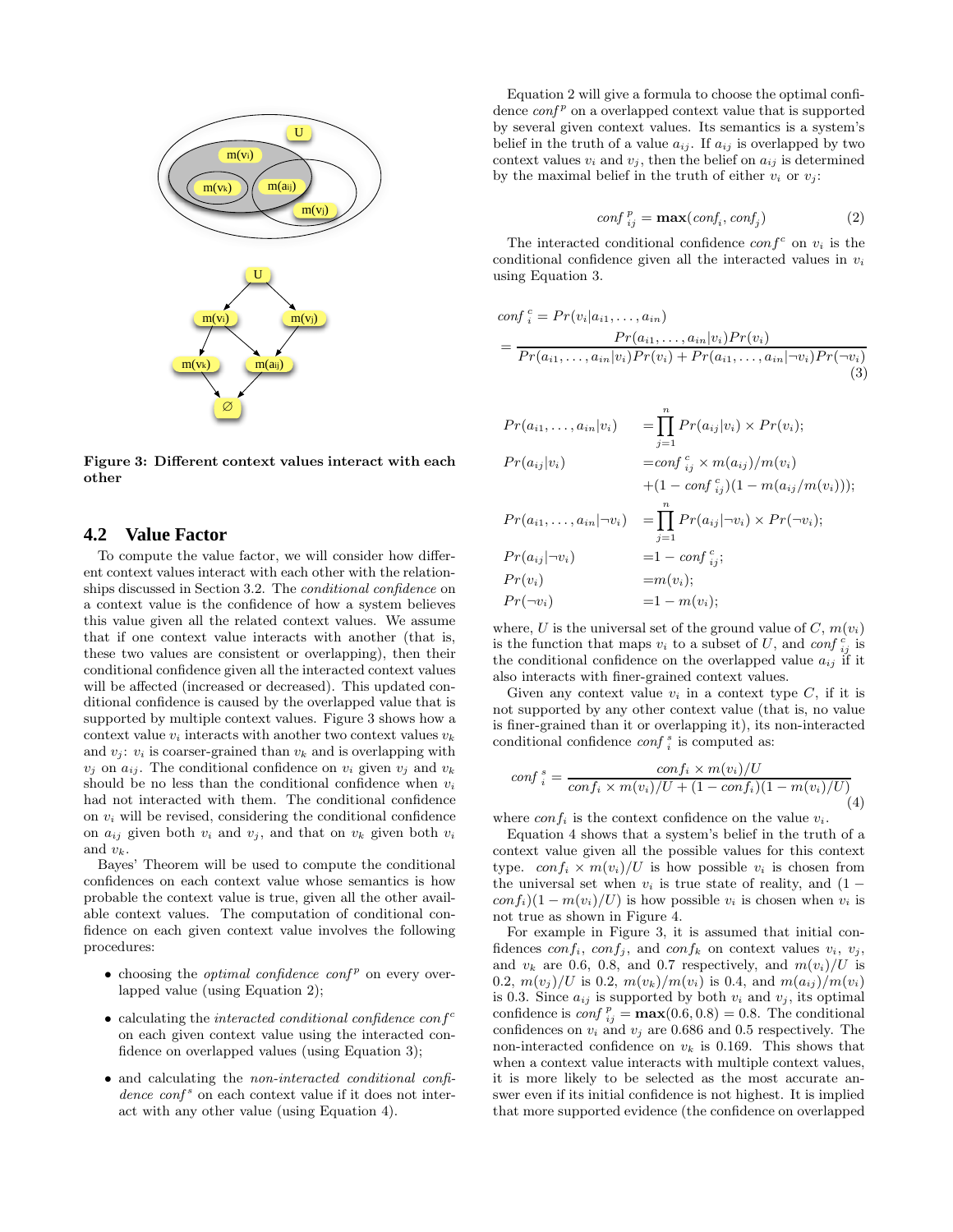

**Figure 4: The conditional confidence on a single context value in Equation 4**



**Figure 5: Multiple context values are involved in a more complicated interaction**

value or that on the contained value is greater than 0.5) will increase the belief on the truth of a context value.

The above section describes the atomic equations on how to compute the conditional confidence on each given context value when they interact with each other. In a real system, multiple context values can be involved in a complicated interaction as shown in Figure 5. We need a structure to organise these values and examine their value relationships like the lower part of Figure 5.

So far, all the discussed value relationships are based on a set of ground values that are mapped to each tangible value. To deal with a complicated interaction, we organise these context values into a partially ordered set  $L$ , whose partial order is the granularity  $\subseteq$  defined in Definition 1. L consists of a set of given context values and their overlapped values. These overlapped values demonstrate how these given context values interact with each other.

Each value  $e$  records a set  $S^c$  of the immediately coarsergrained values in  $L$  and a set  $S<sup>f</sup>$  of the immediately finergrained values. These two sets are satisfied by Lemma 3.

**Lemma 3.** For any  $e_i \in S^c \subseteq L$ ,  $e \sqsubseteq e_i$  and there does not exist a value  $e_j(e_j \neq e_i)$  in L such that  $e \sqsubseteq e_j \sqsubseteq e_i$ .

For any  $e_i \in S^f \subseteq L$ ,  $e_i \sqsubseteq e$  and there does not exist a value  $e_j(e_j \neq e_i)$  in L such that  $e_i \sqsubseteq e_j \sqsubseteq e$ .

When this partially ordered hierarchy is constructed, we will revise their confidences using Algorithm 1.

| <b>Algorithm 1</b> Compute Conditional Confidences |  |
|----------------------------------------------------|--|
|----------------------------------------------------|--|

INPUT:  $L = \{(e_i, conf_i) | e_j \sqsubseteq e_i, 1 \le i < j \le n\}$ OUTPUT:  $L = \{(e_i, conf_i^c) | e_j \sqsubseteq e_i, 1 \le i < j \le n\}$ // compute the conditional confidence from the coarsestgrained values to the finest-grained values **for** i from 1 to n **do**  $//$  start from the coarsest-grained value **if**  $e_i$  is an overlapped value and  $S_i^c$  is not empty **then**  $conf_i^p = maxConf(S_i^c)$ // compute the interacted conditional confidence on  $e_i$  given all the coarser-grained values, using Equation 2 **end if end for** // update the conditional confidence from the finestgrained values to the coarsest-grained values **for** i from n to 1 **do** // start from the finest-grained value **if**  $S_i^f$  is empty **then**  $conf_i^s = noninteractConf(e_i, conf_i)$  $//$  update the confidence on  $e$  using Equation 4 **else**  $\text{conf }^c_i = \text{interactConf}(S_i^f)$  $\frac{1}{2}$  update the confidence on  $e_i$  using Equation 3 **end if end for**

Whenever a context integration is required, a system will collect all the available context values from sensors and then organise these values into a partially ordered set. From the coarsest-grained values to the finest-grained ones, every overlapped value will get the optimal confidence from its coarser-grained values using Equation 2. After this process, we start another process to compute the conditional confidence on each interacted context value using Equation 3 from the finest-grained values to the coarsest-grained ones. For a context value that does not involve in any interaction, its conditional confidence will be calculated using Equation 4. To determine the most accurate value among all the given context values, we will combine their conditional confidences and the evaluation on their freshness:  $\, \it conf\, {}^c_i \times$  $freshness(t_i, t)$ . The value with the highest score is the result.

## **5. CONTEXT ABSTRACTION**

To support more specific pervasive services, a system should be able to identify more complicated and higher-level context, called situation. A situation abstracts the invariant characteristics of contexts and their combination [24]. Once the current contexts meet the characteristics, a situation is considered occurring. The invariant characteristics can be interpreted as constraints on values and life span of contexts:

• Constraints on a context value confine a context value to a sub set of ground values for this context type;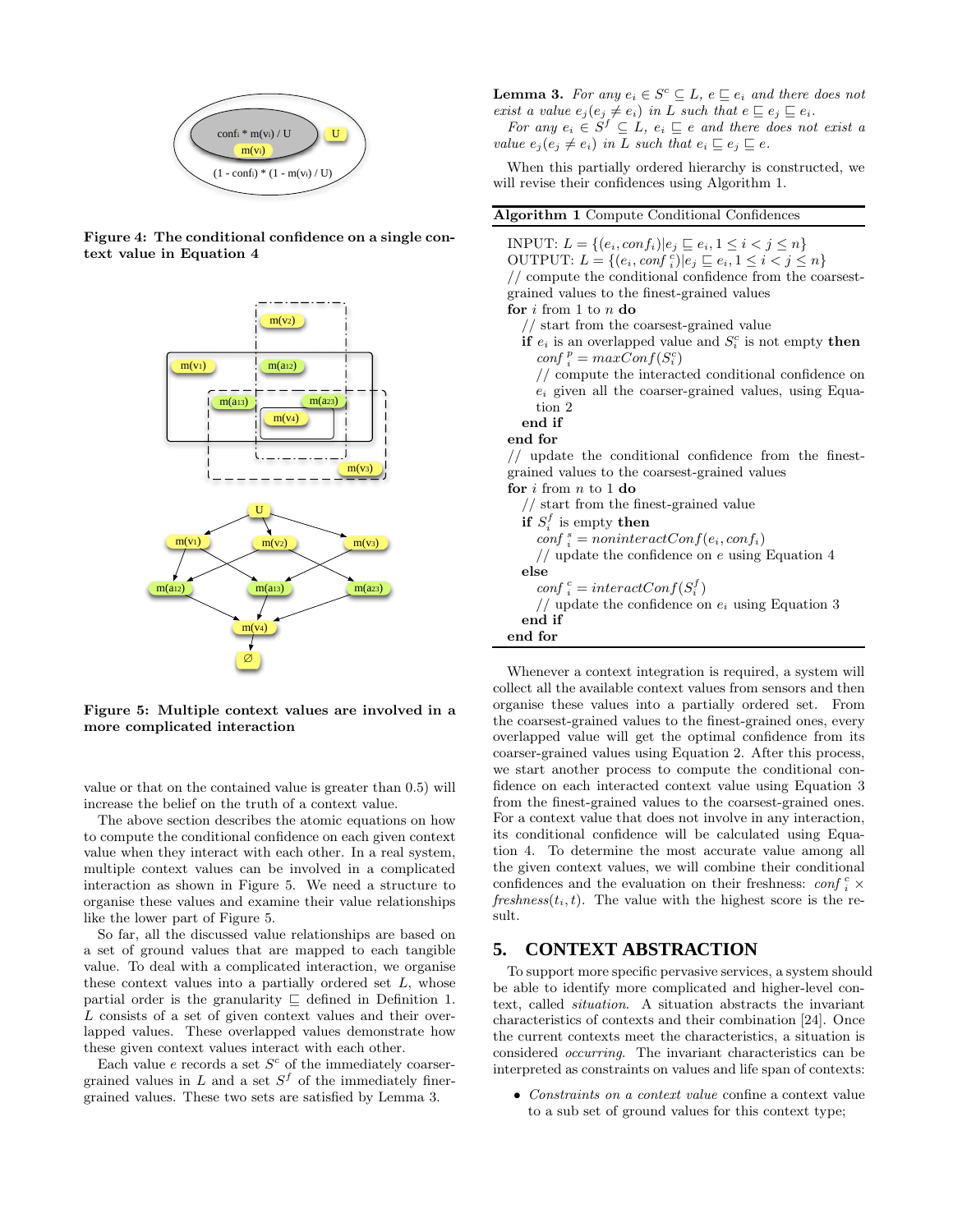• Constraints on a context life span requires that the context must be valid in a certain time, or it must meet a certain temporal relationship.

Constraints are expressed in a specification of a situation. Loke [17] represents situations as a set of sensor constraints connected by logical operatives. Instead of specifying situations in terms of particular sensor constraints, we define a more general specifications in terms of constraints on context  $l : E(r_1, \ldots, r_n)$ , where  $r_i$  is the above constraints on a certain context predicate, and  $E$  applies the logical connectives (AND, OR , and existential and universal quantifiers) on them.

**Example 4.** A specification of a meeting situation consists of the constraint on the calendar  $-$  a meeting scheduled; a person's location – in a scheduled meeting area; and the constraint on the current time – in the scheduled meeting time. This can be represented as follows:

(c, scheduled, meeting)

 $\wedge$  ( $t_{current}$ , **isIn**,  $t_{scheduledMethodTime}$ )

∧ (l*current*, **isContainedIn**, l*scheduledMeetingLocation*).

To identify a situation, we will take a set of contexts with these contexts, and evaluate whether they satisfy the corresponding constraints. The evaluation procedure will be taken in two steps: evaluating each constraint  $r_i$  and combining them according to their logical description in a specification.

To evaluate  $c_i$ , we consider two factors: the confidence conf*<sup>i</sup>* associated with a context, and the match degree mat*<sup>i</sup>* to which this context satisfies the constraint. The match degree will be evaluated in the two types of constraints: constraints on a context life span and constraints on values.

The constraint on the occurrence time of a context relation is manifested in two different ways: by requiring the context to occur in a certain time interval or by specifying a certain temporal sequence. At our current research stage, we only consider the former circumstance. The match degree mat*<sup>t</sup>* on the occurrence time constraint is computed as:

$$
matt = \begin{cases} 1.0, & t.t_s \ge t_r.t_s \text{ and } t.t_e \le t_r.t_e; \\ 0.0, & t.t_s > t_r.t_e \text{ or } t.t_e < t_r.t_s; \\ \frac{t.t_e - t_r.t_s}{t.t_e - t.t_s}, & \text{otherwise.} \end{cases}
$$
(5)

where  $t$  is a life span of a context, and  $t_r$  is required time interval in a constraint. If  $t$  is a time instance, it will be converted to a time interval:  $[t - \epsilon, t + \epsilon]$ , where  $\epsilon$  is set by developers according to different contexts and application requirements.

The constraints on the values of a context can be different with respect to the semantics of its predicates and the properties of values. Thus, there does not exist a uniform formula to compute all the value match degrees mat*<sup>v</sup>*. Instead, we focus on the quantification constraints. A universal quantification in a value constraint is required that any value v in a set of contexts  $(v, p, o)$  (or  $(s, p, v)$ ) should satisfy a constraint  $r_v$ . The match degree for this universal quantification can be intuitively computed in the framework of fuzzy set:

$$
matv = \min(conf_1 \times \gamma_1, \ldots, conf_n \times \gamma_n),
$$

where  $conf_i$  is the confidence on each  $(v, p, o)$  (or  $(s, p, v)$ ), and  $\gamma_i$  is the degree to which a value v matches the constraint  $c_v$ 

An existential quantification in a value constraint requires that there exists at least one value  $v$  in a set of contexts  $(v, p, o)$  (or  $(s, p, v)$ ) that satisfies a constraint  $r_v$ . The match degree for this existential quantification can be computed as:

$$
matv = \max(conf_1 \times \gamma_1, \ldots, conf_n \times \gamma_n),
$$

The final match degree mat on a context constraint is computed by combining the match degree on the life span and that on the value constraint:

$$
mat = \min(mat^t, mat^v).
$$

To determine a degree to which a situation's specification is satisfied, we will consider the logical connectives (AND, OR, NOT) that are applied on individual constraints:

If 
$$
r_i \wedge r_j
$$
, then  $mat(r_i \wedge r_j) = \min(mati, mat_j)$ ;  
If  $r_i \vee r_j$ , then  $mat(r_i \vee r_j) = \max(mati, mat_j)$ ;  
If  $\neg r_i$ , then  $mat(\neg r_i) = 1 - mat_i$ .

where  $mat_i$  (or  $mat_i$ ) is a match degree on a constraint  $r_i$  $(or r<sub>i</sub>)$ .

## **6. DEMONSTRATION AND EVALUATION**

This section demonstrates the feasibility of our model and provides a preliminary evaluation result. We gathered two simple datasets  $1$  in our office environment as a proof of concept. There are four sensors producing context: Ubisense, Bluetooth, Activity and Calender sensors. We use these datasets as training data to provide sensor quality values.

Ubisense is a tag-based positioning sensor network, which is used to track an object's real-time location in an indoor environment. Ubisense provides a precise location of a person in the form of coordinates. The coordinates can be mapped to a place with a human-understandable name. Ubisense data suffers from all the uncertainty factors described in Section 2. We have analysed the imperfectness of Ubisense data [6] in the dataset, which has three main causes: the environment where the devices are installed, a tag's state (when a tag enters an idle state after a period of inactivity, it will stop producing data), and the use of a tag (sometimes users forget to carry their tag with them; however, in our dataset, the user is aware of being involved in an experiment, so she always carried the tag). Each Ubisense reading is represented in a location context as a rectangle [27] whose center is the Ubisense reading coordinate and whose width and length is the x- and y-axis precision: 3.30m and 2.22m. The confidence on this context is the corresponding accuracy of Ubisense 70%, as determined by training our dataset.

Bluetooth sensors constantly scan for mobile Bluetooth devices (like a mobile phone or a laptop). They record the IP address of the Bluetooth server, the MAC address of the device, the signal strength, and the timestamp [15]. We convert the Bluetooth sensor data into a location context as a rectangle whose center is the coordinate of the Bluetooth center and whose width is the precision corresponding to

 $\rm ^1The$  sample data are published online here:

http://kind.ucd.ie/~juanye/datasets/

Ria2008Dataset.zip.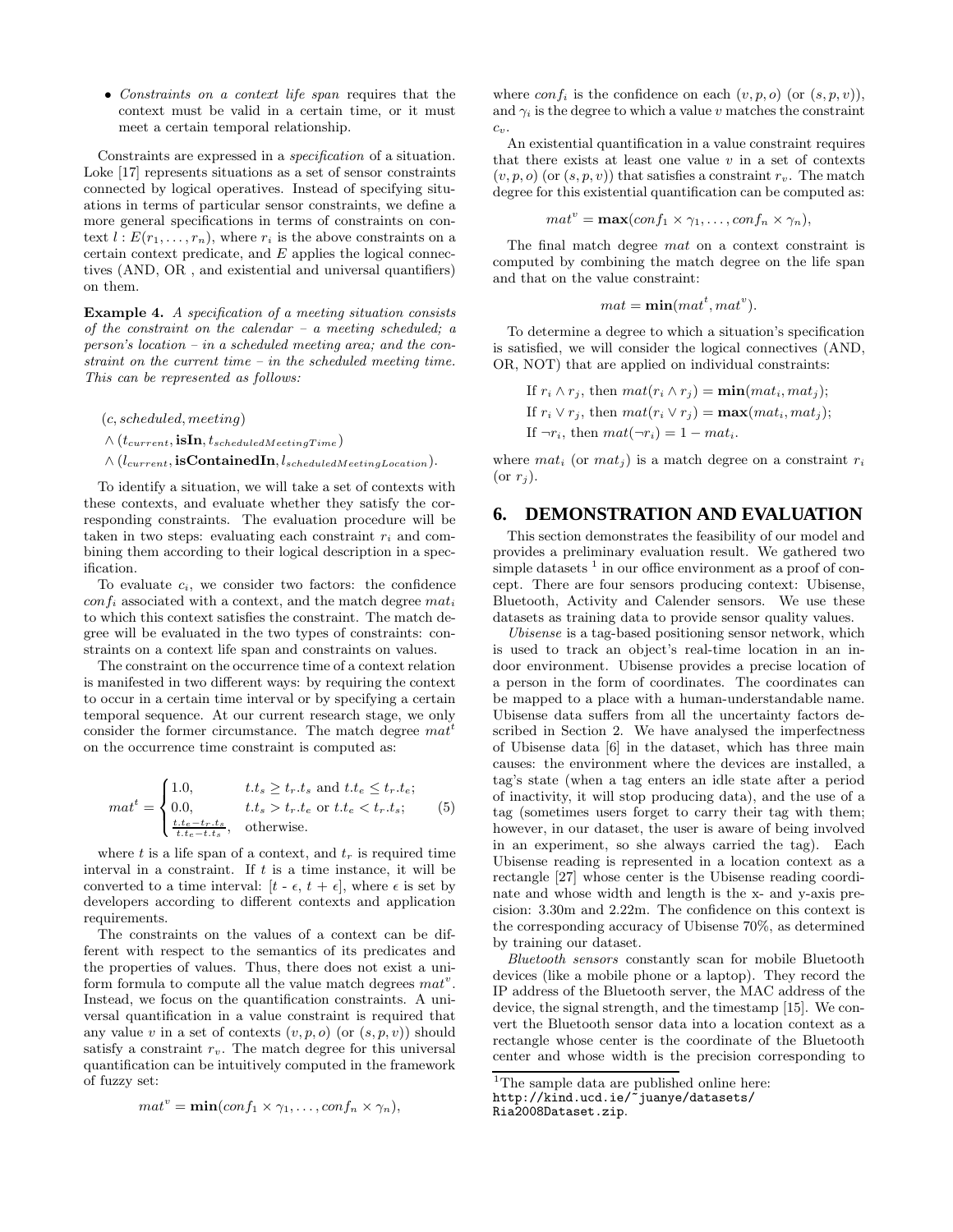| Frequency $\leq 10$                              | $\leq 30$ |  | $\leq 60$ $\leq 300$ $\leq 600$ $\geq 600$ |
|--------------------------------------------------|-----------|--|--------------------------------------------|
| Confidence 82.4\% 11.9\% 4.0\% 1.3\% 0.3\% 0.1\% |           |  |                                            |

#### **Table 1: Confidence on inferred location with different frequencies of sending the "active" state**

the current signal strength (for example, when the signal strength is strong, the precision is set as 1 meter and the accuracy is 57.7%). The accuracy of Bluetooth sensor data is low since we use a naive approach to training and representing Bluetooth data. More advanced techniques will be used in the future, such as those identified by Bell et al. [2].

Activity sensors sense the activities of keyboard and mouse. If the keyboard or mouse is used, then this sensor will send an "active" state to indicate that the computer is being used at the moment. The frequency that it sends the data indicates the usage status of the computer. The confidence on the activity data is 1.0, since the computer is always used by the logged-in user in the dataset. When the computer is a desktop and it is logged in by a registered user, then we use their data to infer the user's location. Table 1 shows that the confidences of the user being located in the place of the computer with the different frequency of sending the "active" state, as determined by our training dataset.

Calendar sensors capture the scheduled events in the personal and group calendars. An event can be coarse-grained, for example, a person is on holiday during a period; while it can also be fine-grained, for example, a meeting event is scheduled, by specifying its attendees, starting time, end time, location, and content. In the dataset, all the scheduled events occurred, so the confidence on the events is 1.0.

To evaluate the context integration approach, we will gather all these sensor data to decide a user's location (the finestgrained human-friendly place, like a desk area) at a certain time instant. We gathered the sensor data for certain places over a period. The integrated location context is more accurate than any of individual sensor data. Since Ubisense and Bluetooth location data are represented in a rectangle that consists of coordinates, they need to be mapped to a human-friendly place that the rectangle takes the maximum coverage ratio. For example a user is working in her office from "18-04-2008T14:40:00" to "18-04-2008T14:52:30", the accuracy of identifying a user's location in an office is 88.5% using Bluetooth and Ubisense data. When a user starts using her desktop computer, the activity sensor produces the implied location: the user's desk area. This sensor data not only gives support to Bluetooth and Ubisense data to various degrees, but also it identifies more precise location with higher accuracies 95%.

The complexity of the context integration process is  $O(2^n)$ , where  $n$  is the number of input context values and new added values, which is caused by the procedure of organising different location context values into a partially ordered set. However in a realistic environment, the number of the context values that are to be integrated at a certain time instant will not be greater than five (e.g., in our experiment, the location data will be at most three).

We evaluate the context abstraction technique using Example 4: to determine whether a person named "erica" is in a meeting situation at a given time "23-10-2007T11:5:00Z". The available contexts include:

- (({erica}, hasLocation, [12.22,5.26,0.09], [15.52, 7.48, 0.09]), ["2007-10-23 11:14:59," "2007-10-23 11:15:00"], 0.7), indicating that Ubisense located erica in a rectangle area with two coordinates, whose confidence is 0.7;
- (({erica's calendar}, scheduled, meeting), "2007 -10-23 09:00:00", 1.0), indicating that erica's calendar scheduled a meeting at a time "2007-10-23 09:00: 00" with a confidence 1.0;
- ((meeting, scheduledTime, ["2007-10-23 11:00:00", "2007-10-23 11:30:00"]), "2007-10-23 09:00:00", 0.65), indicating that the scheduled meeting time with a confidence 0.65 – how possible the meeting occurs during this scheduled time;
- ((meeting, scheduledLocation, coffee area), "2007 -10-23 09:00:00", 0.75), indicating that the scheduled meeting location with a confidence 0.75 – how possible the meeting occurs there.

The match degree on time is 1.0, using Equation 5. The match degree on the location value is  $0.7 \times 0.9 = 0.63$ , where 90% of the rectangle area overlaps with the coffee area. Thus the confidence on the occurrence of a meeting situation is 0.63.

#### **7. RELATED WORK**

Henricksen et al. [13] explored context information quality for sensed, profiled and derived context. Their context modeling language (CML) allowed facts to be associated with relevant quality indicators that allow the end users of the information to make judgements about the level of confidence they invest in it. Each fact was associated with zero or more quality parameters. Similarly, Gray et al. [11] introduced two quality matrices for sensor data and sensors respectively. The quality matrix for sensor data includes coverage, resolution, accuracy, repeatability, and frequency. The quality matrix for sensors includes the reliability, intrusiveness, and security or privacy. We also suggest using separate quality matrices on the type of sensor and data from an individual sensor in this type. The former quality matrix can be referenced by all the data sensed from this type of sensor, while the latter matrix reflects the quality of data from a particular sensor, which is affected by the factors mentioned in Section 2.

This quality approach is good at expressing uncertainty. It is qualitative so it lacks a formal uniform technique of managing the uncertainty in a quantitative way, even though Lei et al. [16] and Cohen et al. [4] proposed an approach to aggregate the quality matrix on different contexts. Using this approach, context models either provide an application (or sensor)-specific mechanism to integrate context according to the quality data, or simply pass along the quality data with context information to applications. The quality approach also fails to capture the uncertainty during the process of deriving new context information.

In contrast, the quantity approach allows context to be associated with a confidence value that can be a fuzzy value or a probability value [19]. Different techniques (like fuzzy logic, Bayesian networks, or the Dempster-Shaffer theory) are applied to deal with the uncertainty with respect to different semantic interpretations on confidence values.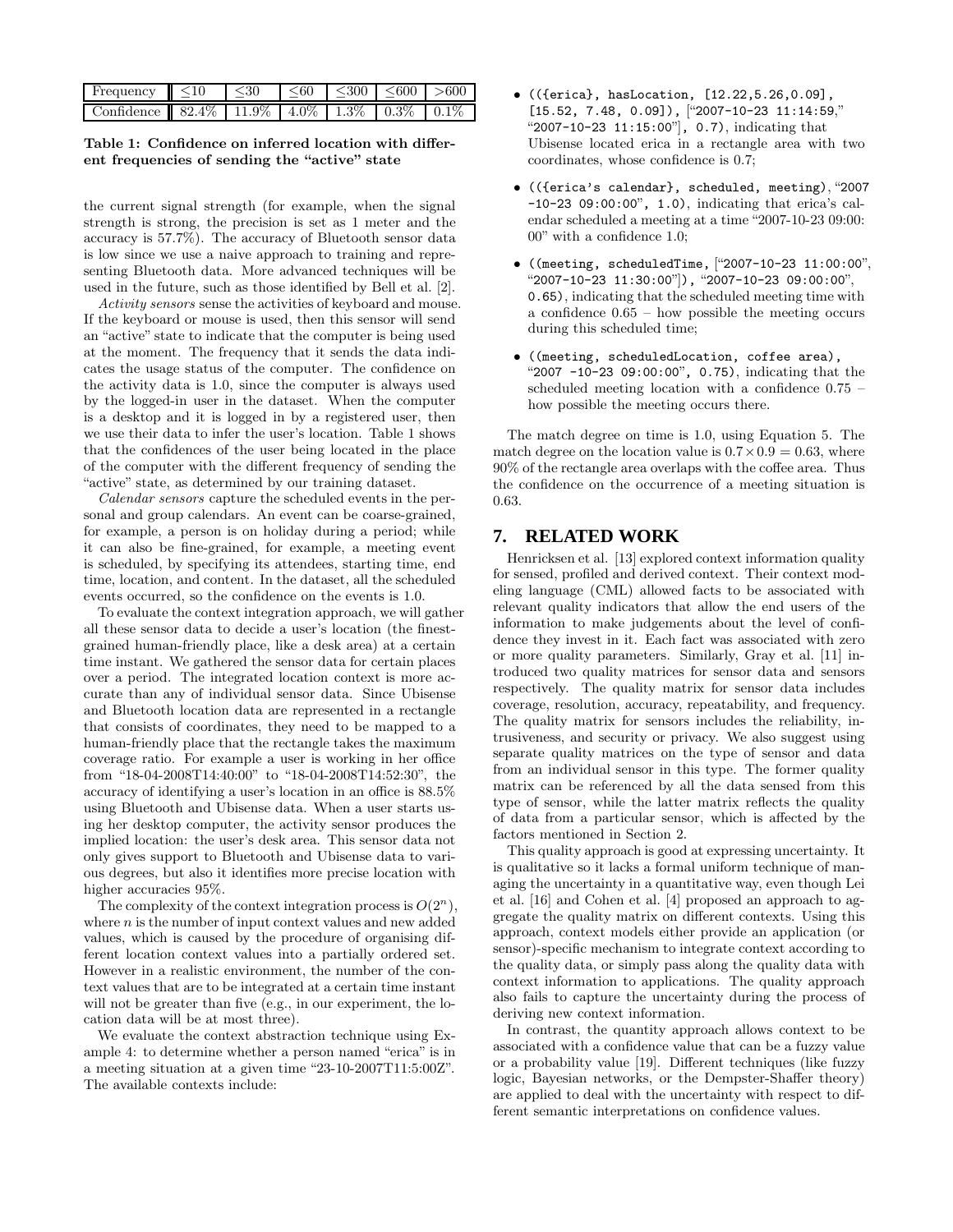Anagnostopoulos et al. [1] defined a fuzzy function to evaluate the degree of membership in a situational involvement that referred to the degree of belief that a user was involved in a predicted situation. They defined Fuzzy Inference Rules (FIR) that were used to deal with imprecise knowledge about situational context and the user behaviour/reaction and historical context. We also use the fuzzy function when abstracting multiple lower-level contexts into a situation. Our fuzzy function is used to evaluate how much the current context satisfies the constraints in a situation's specification.

Bayesian networks have a causal semantics that encode the strength of causal relationships with probabilities between lower- and higher-level. Bayesian networks have been applied by Ranganathan et al. [19], Gu et al. [12], Ding et al. [9], Truong et al. [22], Dargie et al. [7], and Ye et al. [28]. For example, Gu et al. encoded probabilistic information in ontologies, converted the ontological model into a Bayesian network, and inferred higher-level contexts from the Bayesian network. Their work aimed to solve the uncertainty that is caused by the limit of sensing technologies and inaccuracy of the derivation mechanisms. Bayesian networks are best suited to applications where there is no need to represent ignorance and prior probabilities are available [14]. In a pervasive computing system, these probabilities are acquired either by training a number of data or from the domain experts. As a complementary technique, our approach can be applied in a system where developers have less knowledge about the environment or where training data are not sufficient.

The Dempster-Shafer theory is a mathematical theory of evidence, which propagates the uncertainties and consequently provides an indication of the quality of inferences. It has been applied to fuse multiple sensor data by Wu et al. [25] and Padovitz et al. [18]. For example, Padovitz et al. also use the concept of a situation space consisting of a set of context constraints. Based on the Dempster-Shaffer theory, they use a utility based fusion approach to fuse sensor readings that are intuitively considered to be pertinent in reasoning about context. About sensor fusion, Ranganathan et al. [20] use probabilistic reasoning to interpret conflicting and overlapping location readings from multiple sources. They use Bayes' Theorem to calculate conditional probabilities for a person's location given a set of location readings from multiple sources. They also explain that data freshness will impact context confidence and describe both a data "time to live" parameter and freshness degradation functions. However, they do not include freshness degradation in their confidence calculations. We take a similar approach to integrate values for general context types and determines the confidence on a context by considering both the original confidence and freshness of all the available contexts.

#### **8. CONCLUSION AND FUTURE WORK**

This paper provides an applicable and fine-grained approach to resolve the uncertainty of context in a pervasive computing system. We have established a simple experiment to evaluate our approach against the real dataset that was gathered in our environment. In the context integration, our underlying assumption is that the context value with the highest confidence will support other values when they interact with each other (that is, overlapping or containing). We

use Bayes' Theorem to calculate the conditional confidence on each involved value given all the values. The preliminary result shows that the accuracy of integrated context values is higher than any individual sensor data. However, the dataset we gathered is limited to certain places where both Ubisense and Bluetooth sensors can get the best signal. In addition, we use a naive technique to train and represent the sensor data, which decreases the performance of sensors. In the context abstraction, we evaluated the propagation of uncertainty in a meeting scenario. We have not considered complicated temporal constraints. In the future, we will gather a larger dataset that covers more areas and include more activities. We expect that more noise will be introduced, which will complicate the integration and abstraction approaches. We will apply more intelligent techniques (e.g., transferable belief model [21]) to resolve the uncertainty.

## **9. REFERENCES**

- [1] C. B. Anagnostopoulos, Y. Ntarladimas, and S. Hadjiefthymiades. Situational computing: An innovative architecture with imprecise reasoning. Journal of Systems and Software, 80(12):1993–2014, 2007.
- [2] David Ferrández Bell, Juan-Carlos Cano, and Pietro Manzoni. Evaluating Bluetooth performance as the support for context-aware applications. In ICCCN 2003: Proceedings of the 12th International Conference on Computer Communications and Networks , pages 345–350, 20-22 Oct. 2003.
- [3] Tarak Chaari, Dejene Ejigu, Frédérique Laforest, and Vasile-Marian Scuturici. A comprehensive approach to model and use context for adapting applications in pervasive environments. Journal of Systems and Software, 80(12):1973–1992, 2007.
- [4] Norman H. Cohen, Hui Lei, Paul Castro, John S. Davis II, and Apratim Purakayastha. Composing pervasive data using iQL. In WMCSA '02: Proceedings of the Fourth IEEE Workshop on Mobile Computing Systems and Applications, page 94, Washington, DC, USA, 2002. IEEE Computer Society.
- [5] Lorcan Coyle, Steve Neely, Gaëtan Rey, Graeme Stevenson, Mark Sullivan, Simon Dobson, and Paddy Nixon. Sensor fusion-based middleware for assisted living. In ICOST'2006: Proceedings of the first International Conference On Smart homes & heath Telematics: "Smart Homes and Beyond", pages 281–288. IOS Press, 2006.
- [6] Lorcan Coyle, Juan Ye, Emerson Loureiro, Stephen Knox, Simon Dobson, and Paddy Nixon. A proposed approach to evaluate the accuracy of tag-based location systems. In Ubicomp 2007 Workshops Proceedings of the First Workshop on Ubiquitous Systems Evaluation, pages 292 – 296, Innsbruck Austria, September 2007.
- [7] Waltenegus Dargie. The role of probabilistic schemes in multisensor context-awareness. In Proceedings of Fifth Annual IEEE International Conference on the PerCom Workshops '07, March 2007.
- [8] Anind K. Dey. Understanding and using context. Personal Ubiquitous Computing, 5(1):4–7, 2001.
- [9] Zhongli Ding and Yun Peng. A probabilistic extension to ontology language OWL. In HICSS '04: Proceedings